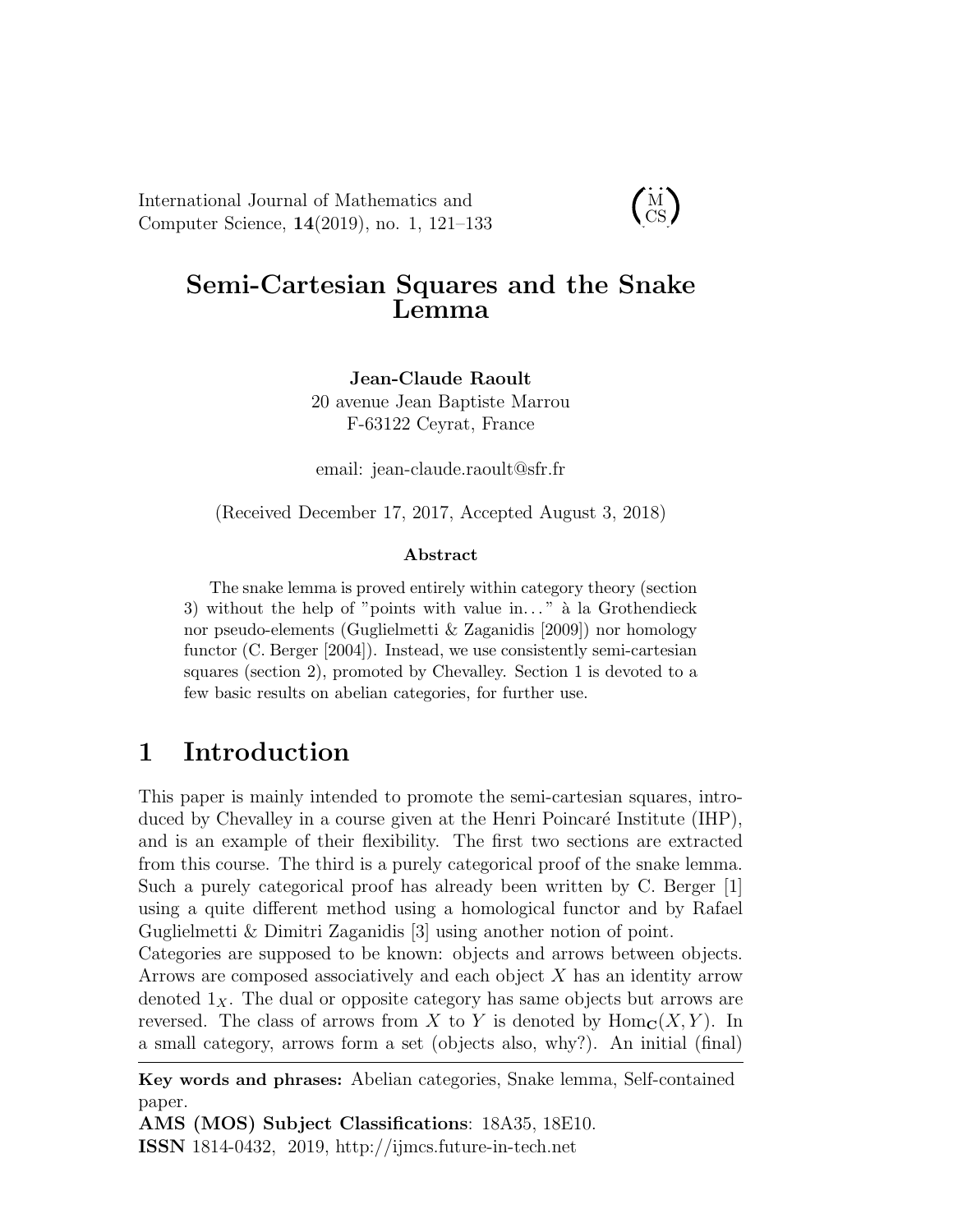object is an object with a unique arrow to (from) every object. By definition, *monomorphisms* are arrows that can be simplified from the left ( $mu = mv$ ) implies  $u = v$ ) and *epimorphisms* arrows that can be simplified from the right  $(up = vp$  implies  $u = v$ ). Categories will be denoted by bold upper case letters.



Figure 1.

A *functor* is a mapping  $F : \mathbf{C} \to \mathbf{D}$  between categories which is compatible with the identities and the composition. Given two functors  $F$  and G from C to D, a *natural* (or *functorial*) morphism  $\varphi : F \to G$  is a family of arrows of  $D$  indexed by objects of  $C$  such that the squares of fig.1 are commutative for all arrows f of C. If C is a small category, functors  $C \to D$ are the objects of a category  $F(C, D)$  the arrows of which are the natural morphisms.

### 2 Summary of abelian category

Given a small category **I** of indices, a functor  $A: I \rightarrow \mathbb{C}$  can be seen as a commutative diagram of type I in CWith every object  $X$  of C is associated a constant diagram  $(K_X)_i = X$  and  $(K_X)_{(1_i)} = 1_X$ . A projective (inductive) limit,  $\lim_{\leftarrow} A$  (resp.  $\lim_{\rightarrow} A$ ), of a functor  $A: I \to \mathbf{C}$  is a right (left) adjoint of functor  $K : X \to K_X^{\rightarrow}$  i.e.

$$
Hom_{F(I,C)}(K_X, A) \approx Hom_{\mathbf{C}}(X, \lim_{\leftarrow} A)
$$

resp.

$$
Hom(A, K_X) \approx Hom(\lim_{\rightarrow} A, X).
$$

*Examples:*

1.  $I = \emptyset$ : the projective (inductive) limit of the empty set is the final (initial) object.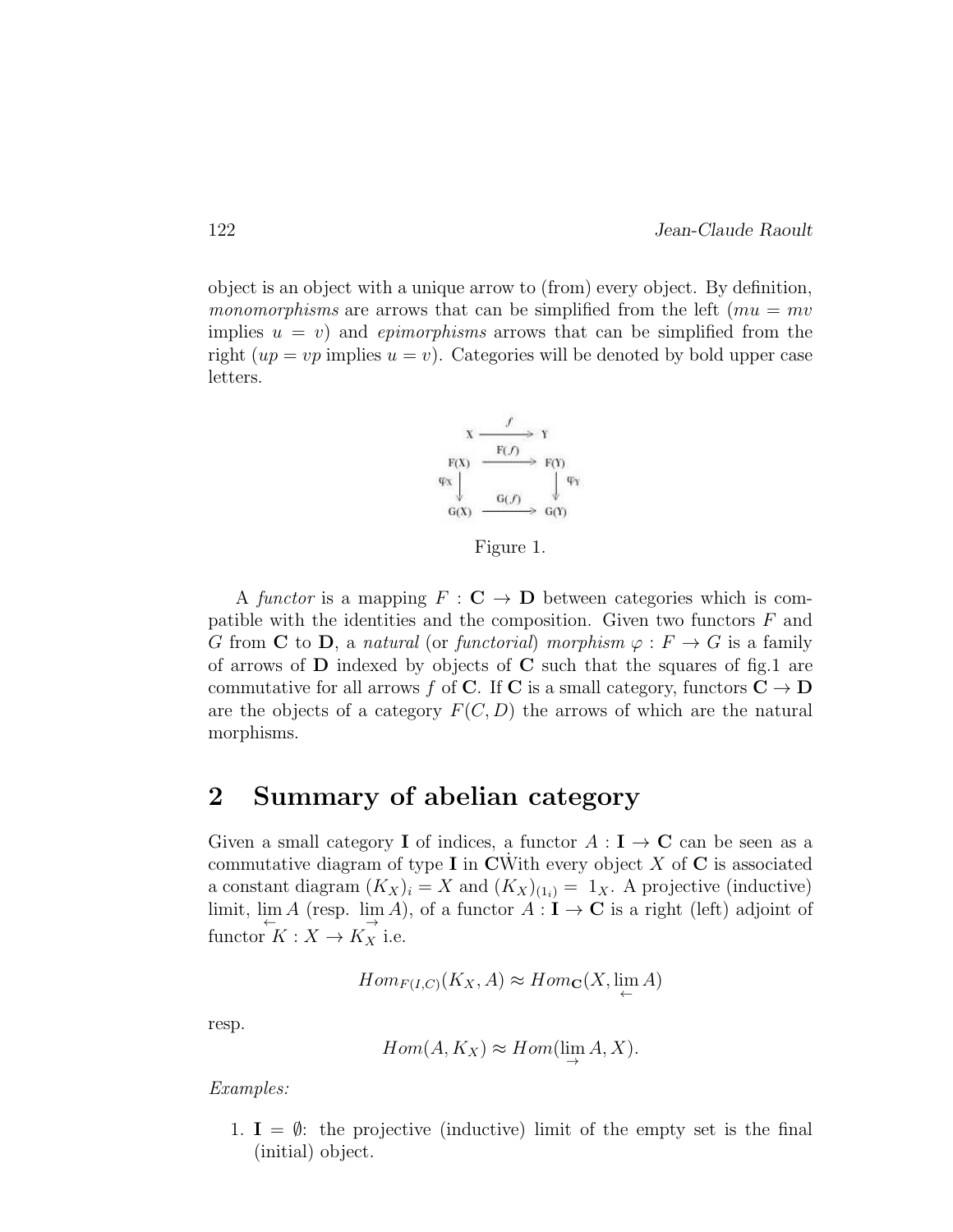#### Semi-Cartesian Squares and the Snake Lemma 123

- 2.  $I = \{1, 2\}$ : the projective limit of  $A_1$ ,  $A_2$  is the product  $A_1 \times A_2$  and the inductive limit is the sum  $A_1 + A_2$ .
- 3. **I** = 1<sup> $\Rightarrow$ </sup>2: the projective limit of a double arrow  $(u, v)$  :  $A_1 \Rightarrow A_2$  is the kernel or equalizer of  $(u, v)$ . The inductive limit is its cokernel or coequalizer.
- 4.  $I = 1 \rightarrow 0 \leftarrow 2$ : the projective limit of  $A_1 \rightarrow A_0 \leftarrow A_2$  is the cartesian square or fiber product built on these arrows (left square beneath). The inductive limit is got by reversing the arrows: it is a cocartesian square or amalgamated sum (right square beneath).

| $P \longrightarrow A_2$   | $A_0 \rightarrow A_1$     |  |
|---------------------------|---------------------------|--|
| $\downarrow$              | $\downarrow$ $\downarrow$ |  |
| $A_1 \longrightarrow A_0$ | $A_2 \longrightarrow S$   |  |

Definition A category is *abelian* if

- 1. it contains a null object (i. e. initial and final) denoted by 0;
- 2. it accepts finite projective and inductive limits;
- 3. every monomorphism is a kernel and every epimorphism is a cokernel.

These axioms are due to P.Freyd [2]. They are preserved by duality.

The null arrow  $A \to B$  is the composed arrow  $A \to 0 \to B$ ; the kernel of a single arrow  $u : A \to B$  is the kernel of  $(u, 0)$ . It is easy to show that every kernel is a monomorphism and that every cokernel is an epimorphism. Condition (3) shows that these two notions coincide and more precisely:

Lemma 2.1. *1) If* n *is a kernel of an epimorphism* q*, then* q *is a cokernel of* n*. 2) If* q *is a cokernel of a monomorphism* n*, then* n *is a kernel of* q*.*



Case 2 is dual of case 1. For case 1, q is a cokernel of an arrow  $f : qf = 0$ and there exists therefore a unique arrow q such that  $f = nq$  because n is a kernel of q. Suppose an arrow u such that  $a = 0$ . Then  $ung = uf = 0$  and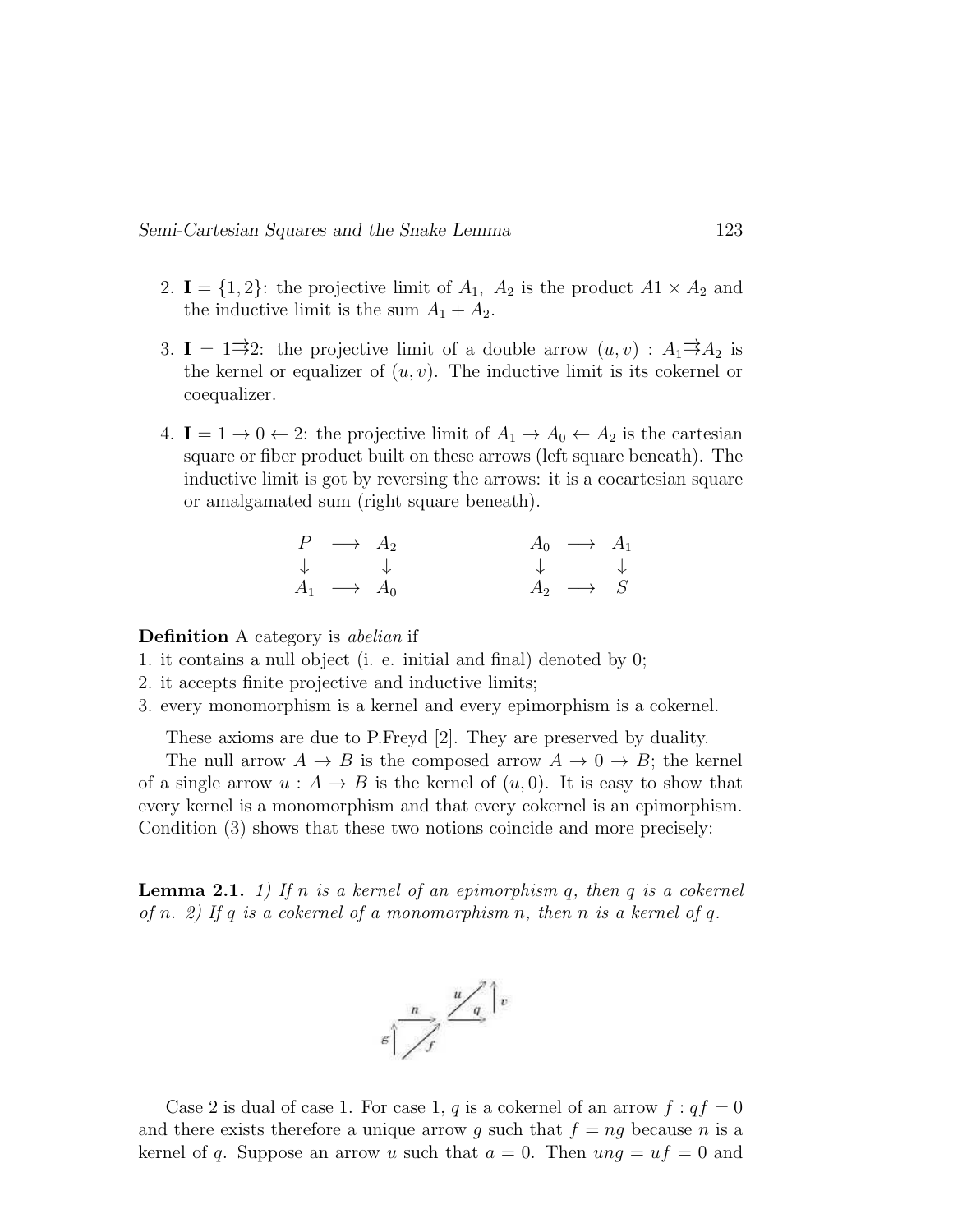since q is a cokernel of f, there exists a unique arrow v such that  $u = vq$ , QED.

One can deduce the following decomposition of the arrows.

**Proposition 2.1.** *Every arrow can be decomposed into*  $f = mq$  *where* m *is a monomorphism and* q *an epimorphism. This decomposition is unique up to a unique isomorphism.*



Let m the kernel of a cokernel p of f. Then  $pf = 0 \iff$  there exists a unique q such that  $f = mq$ . To show that q is an epimorphism, let us remark: a) f epimorphism  $\iff p = 0 \iff m$  invertible (because  $pm = 0 \iff$  $pmm^{-1} = p = 0$ 

b) Decompose q like  $f: n$  is a kernel of a cokernel of q. Considering a), it is enough to show that n is invertible. Now let r satisfying  $rmn = 0$ . Then  $rms = rf = 0$ . Since 0p is a cokernel of f, there exists a unique t such that  $r = tp$ . Hence p is a cokernel of mn and from lemma 2.1, mn is a kernel of p. But  $m$  is also a kernel of  $p$ , therefore  $n$  is invertible.

c) Let  $f = m/q'$  be an other decomposition. Since p is a cokernel of  $m/q'$ and q' is an epimorphism, p is a cokernel of m'. By lemma 2.1,  $m'$  is a kernel of p. Since m is another one, they are isomorphic,  $QED$ .

Corollary 2.1. *An arrow which is a monomorphism and an epimorphism is an isomorphism.*

The decomposition of  $f$  into an epimorphism followed by a monomorphism is unique up to isomorphisms. But  $f$  has two such decompositions:  $1f = f1$ . Therefore it is invertible, QED.

Proposition 2.2. *If* q *is an epimorphism, then* mq *and* m *have same cokernel. The converse is true if* m *is a monomorphism. If* m *is a monomorphism, then* mq *and* m *have same kernel. The converse is true is* m *is an epimorphism.*

If q is an epimorphism, every arrow t satisfies  $tm = 0$ tm $q = 0$ . Hence, m and  $mq$  have same cokernel. Conversely, decompose q into an epimorphism e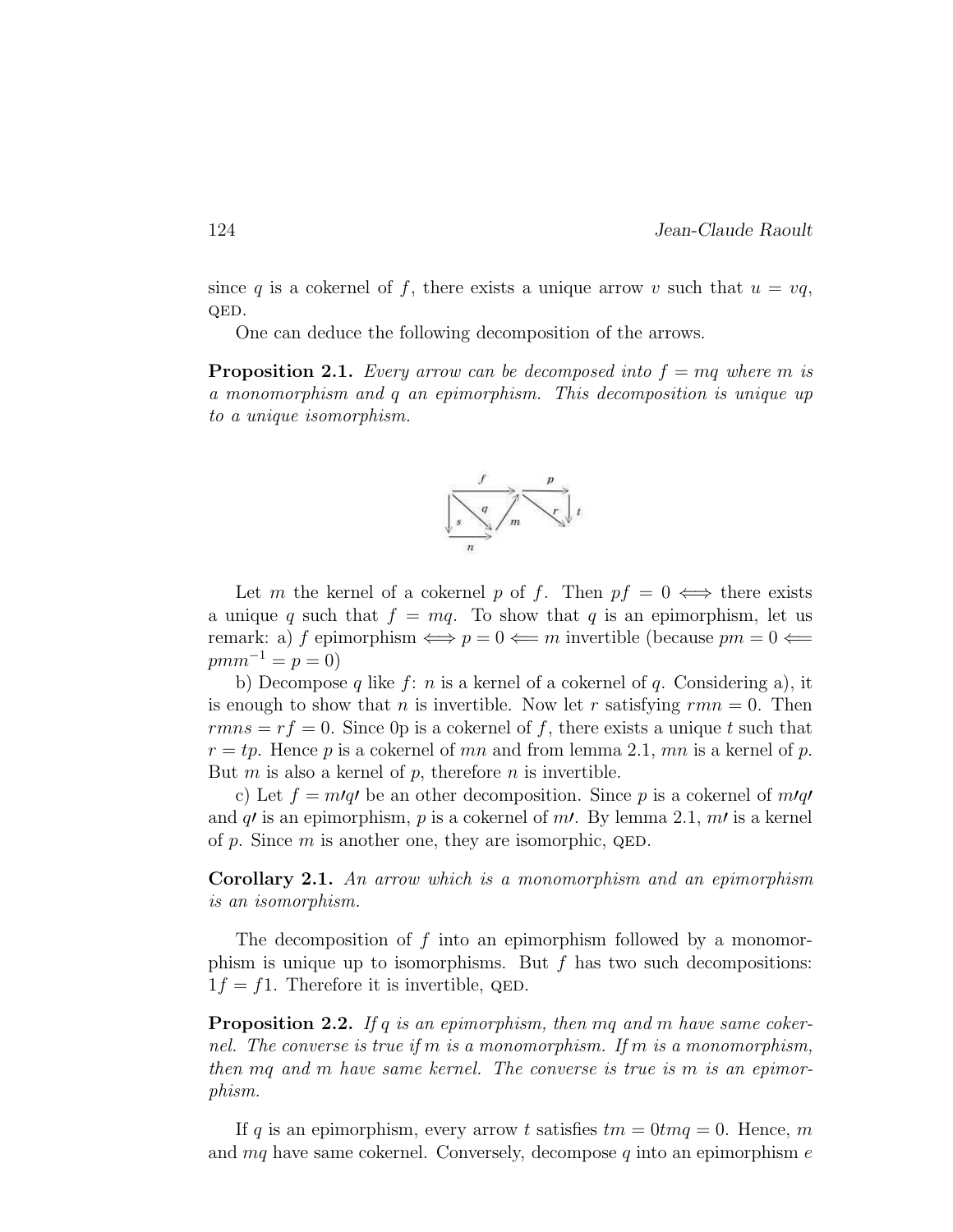

and a monomorphism  $n$ : The direct part shows that *mne* and  $mn$  have same cokernel. The hypothesis becomes: monomorphisms  $m$  and  $mn$  have same cokernel. They are therefore kernel of the same arrow; they are isomorphic and  $n$  is invertible:  $q$  is an epimorphism.

The second assertion is the dual of the first, QED.

Proposition 2.3. *If ba is a kernel of c and b is a monomorphism, then a is a kernel of cb.*



Let t be an arrow with  $cbt = 0$ . Since ba is a kernel of c, there exists a unique arrow s such that  $bt = bas$ . Since b is a monomorphism,  $t = as$ , QED.

The following notion is a generalisation of the notions of kernel and cokernel, which is well-known.

**Definition 2.7.** Let two successive morphisms  $f = mq$  and  $g = np$ , decomposed into epimorphisms followed by monomorphisms. The sequence  $(f, g)$ is exact when  $m$  is a kernel of  $p$ .

Equivalently (proposition 1.5), one can require that m be a kernel of  $q$ , or that  $p$  be a cokernel of  $m$ , or that  $p$  be a cokernel of  $f$ .



Finally, recall that in an abelian category, there exists an isomorphism from the sum to the product and that the insertions  $i : A \rightarrow A + B$  and  $j: B \to A + B$ , and the projections  $p: A \times B \to A$  and  $q: A \times B \to B$ satisfy

$$
pi = 1
$$
  
\n
$$
pi = 0
$$
  
\n
$$
pi = 0
$$
  
\n
$$
pi = 1
$$
  
\n
$$
ip + jq = 1
$$

These equalities caracterize the direct sum of A and B, which will be denoted by  $A+B$ .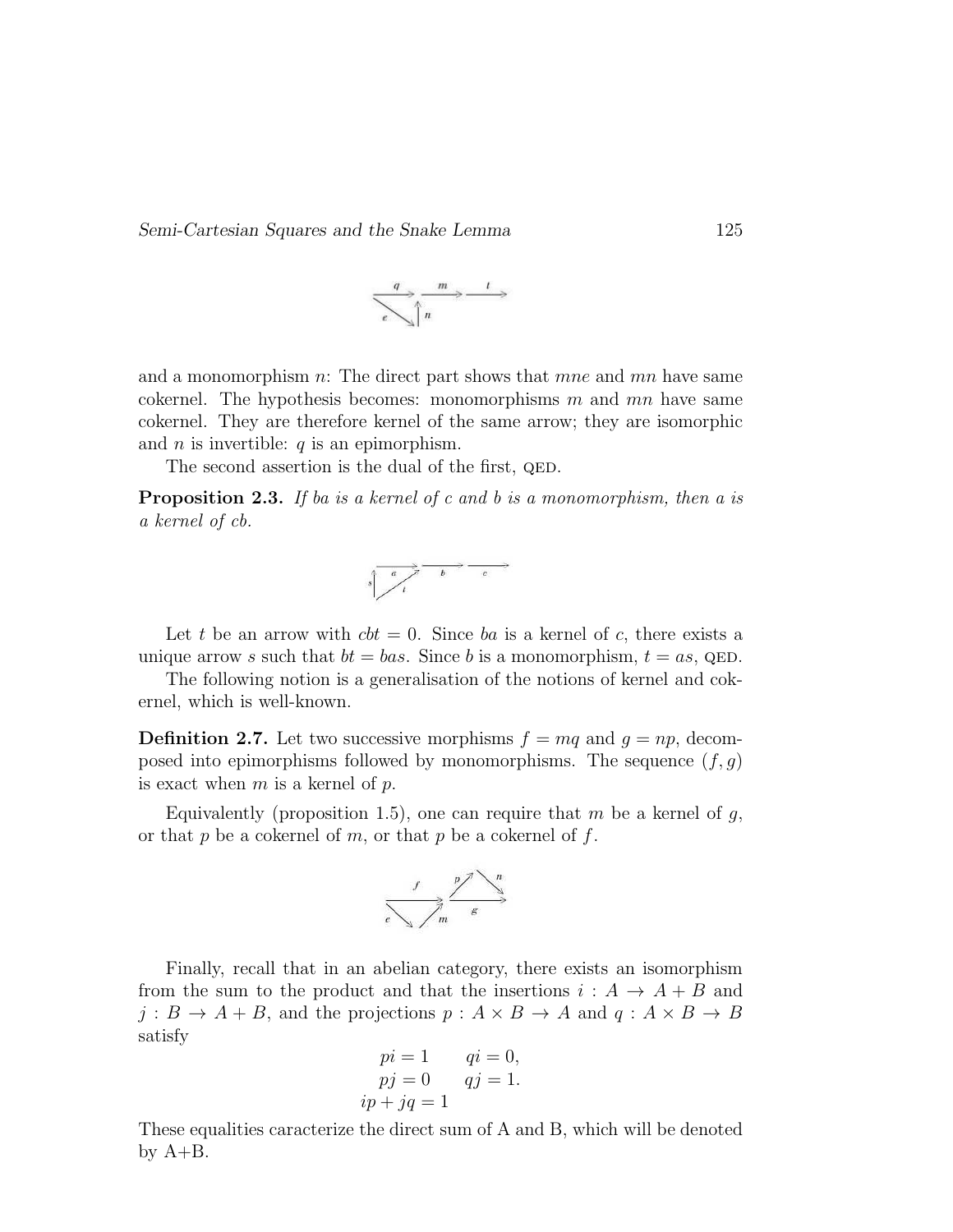# 3 Semi-cartesian squares

What does one get by composing cartesian and cocartesian squares? Semicartesian squares in the following sense.

Proposition 3.1. *Let ca = db be a commutative square as in Fig.2. Let B+C be the direct sum with insertions (i,j) and projections (p,q); construct the fiber product (P, f, g) of (c,d) with the kernel n of cpdq, and the amalgamated sum*  $(S, r, s)$  *of*  $(a, c)$  *with the cokernel t of ia + jb. Then there exist unique arrows*  $e: A \to P$  *and*  $m: S \to C$  *making commutative the obvious triangles of figure 2. Then the following conditions are equivalent:*

*(i)* e *is an epimorphism,*

*(ii)* m *is a monomorphism,*

*(iii) the sequence*  $0 \to P \to P B + C \to S \to 0$  *is exact,* 

*(iv) the sequence*  $A \rightarrow^{ia+jb} B + C \rightarrow^{cp-dq} D$  *is exact.* 



When constructing  $P$  and  $S$  we defined

$$
f = pn, \quad r = ti,
$$
  

$$
g = qn, \quad s = -tj.
$$

So there exists a unique e with  $a = fe$  and  $b = ge$ ; and a unique m with  $c = mr$  and  $d = ms$ . Composing on the right  $1S = ip + jq$  with ne, one finds  $ne = ia + jb$ . Therefore t is a cokernel of ne.

(i) (iii): For the sequence in (iii) to be exact, it is necessary and sufficient that t be a cokernel of n, that is, that e be an epimorphism.

(iii) (ii): Condition (iii) is preserved by duality and is thus is equivalent to (ii) which is dual of(i).

(iii) (iv): because *n* is a monomorphism and *q* an epimorphism.

(iv) (iii): because the cokernel t of ne is cokernel of a kernel of  $mt =$  $cp - dq$ , that is of n, hence(iii), QED.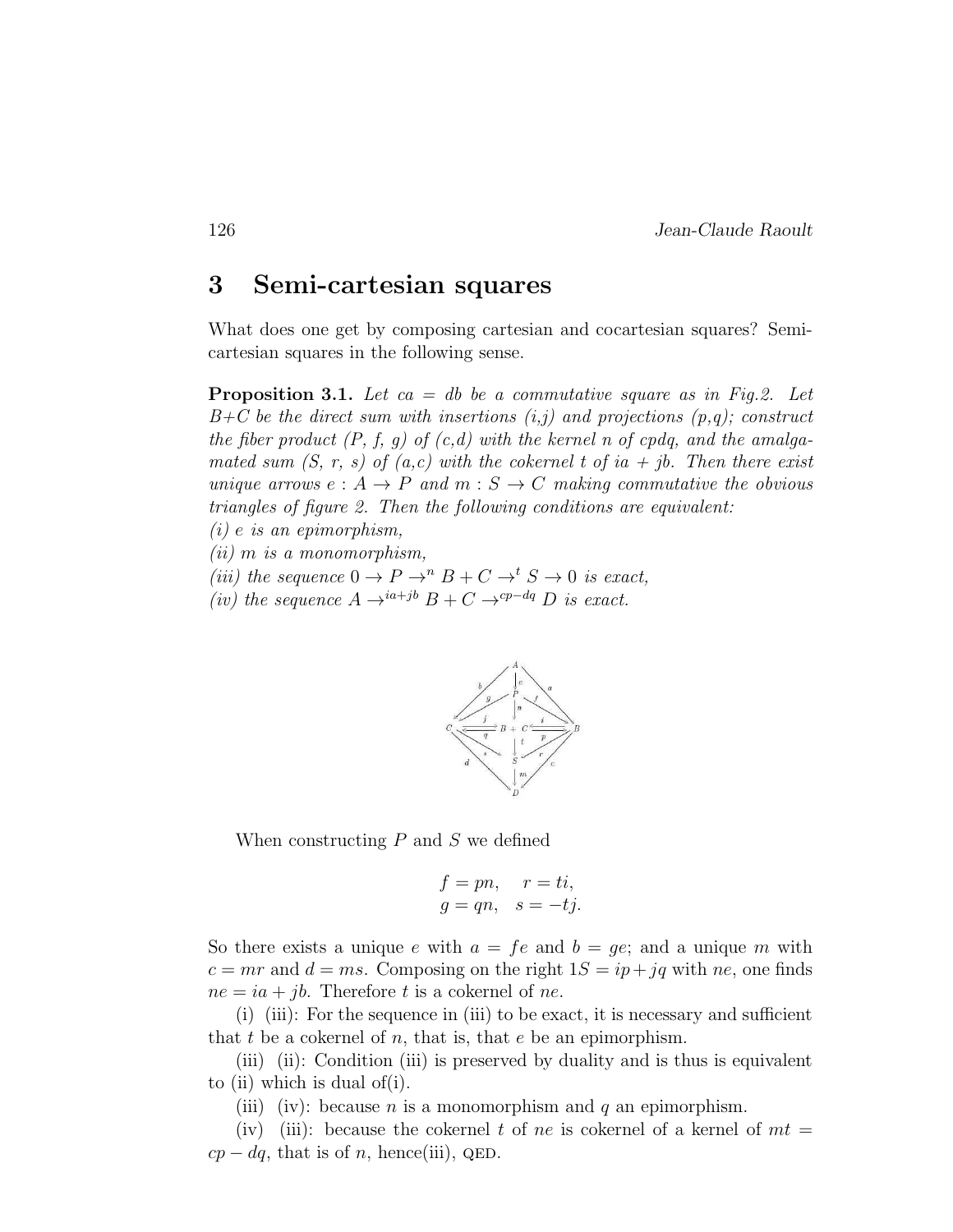Definition 2.2. A commutative square is called semi-cartesian when it satisfies the conditions of proposition 2.1.

For instance, a cartesian square (e is invertible), or a cocartesian square  $(m \text{ is invertible})$ , is semi-cartesian. Hereafter is a partial converse in which notations are those of figure 2.

Proposition 3.2. *In a semi-cartesian square* ca = db*, if* a *is a monomorphism, then* d *is a monomorphism and the square is cartesian. If* d *is an epimorphism, then* a *is an epimorphism and the square is cocartesian.*

With the notations of Fig.2, since  $a$  is a monomorphism,  $e$  is also a monomorphism. Since it is an epimorphism, it is invertible and the given square is cartesian. Let  $k : N \to C$  be a kernel of d and  $0 : N \to B$  the null arrow. There exists a unique arrow  $h: N \to A$  such that  $k = bh$  and  $0 = ah$ . But a is a monomorphism, therefore  $h = 0$ , hence  $k = 0$ , QED.

Contrary to arrows, squares will be written in the same order as they are drawn.

Proposition 3.3. *1) Suppose* K *cocartesian. Then* KL *semi-cartesian* L *semi-cartesian.*

*2) Suppose* L *cartesian. Then* KL *semi-cartesian* K *semi-cartesian.*

*3)* K *and* L *semi-cartesians* KL *semi-cartesian.*

1) Let  $(r, s)$  be an amalgamated sum of  $(c, v)$  and m the unique arrow such that  $w = mr$  and  $d = ms$ . The square  $r(ca) = (sb)u$  is composed of cocartesian squares and therefore is cocartesian. then KL semi-cartesian m monomorphism L semi-cartesian (see Fig.3).



2) Dual of (1).

3) Consider figure 4; set  $S = B + _{A} C$ , with a unique monomorphism  $n: S \to D$ ; set  $T = S + _B E$ . The square  $ACTE$  is then cocartesian (composition of cocartesian squares) hence a unique arrow  $m: T \to F$  making the diagram commutative. Since  $L$  is semi-cartesian and  $BSTE$  cocartesian, square  $SDFT$  is semi-cartesian from (1) and m is a monomorphism from proposition 2.3, QED.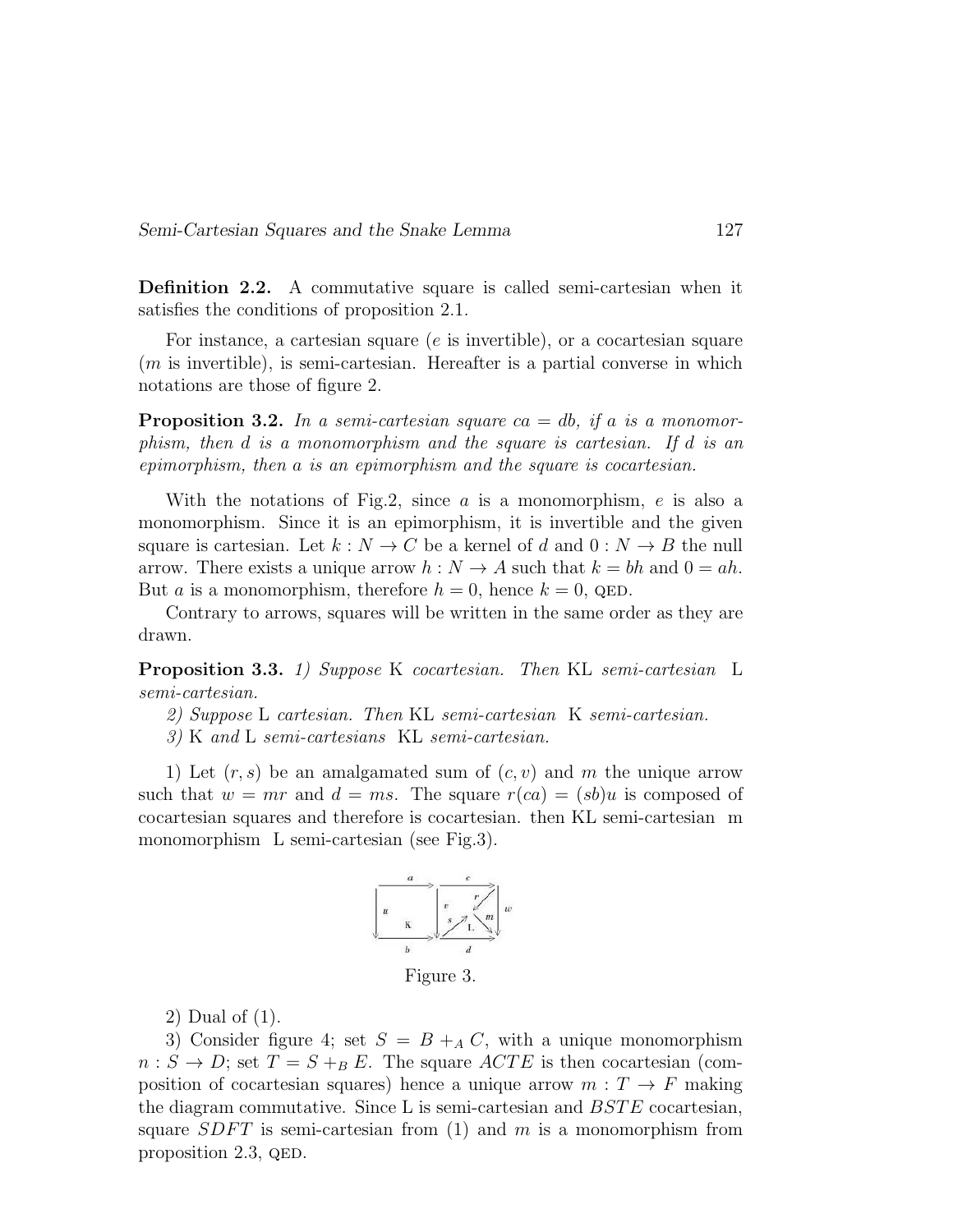

Proposition 2.4 shows that a semi-cartesian square remains a semi-cartesian square when is removed a cartesian square on the right or a cocartesian square on the left; and also that semi-cartesian squares are got by composing cartesian and cocartesian squares. This is always the case, as shown by the corollary of the following proposition.

Proposition 3.4. *Let KL be a semi-cartesian square. If K is an epimorphism, then L is semi-cartesian. If L is a monomorphism, then K is semicartesian.*

Let us prove the first assertion; the second is dual.



Figure 5.

Let  $(r, s)$  be an amalgamated sum of  $(u, ca)$ ; since KL is semi-cartesian, there exists a unique monomorphism m with  $mr = db$ . Since b is an epimorphism, it is a cokernel of some z, and  $rz = 0$  (compose on the left with m monomorphism). This implies a unique t such that  $r = tb$ ; and  $tv = sc$ (compose on the right with epimorphism a). Le square  $tv = sc$  is cocartesian: if  $xc = yv$ , a fortiori  $xca = yva = ybu$  and since  $(ru = s(ca))$  is a cocartesian square, there exists a unique n such that  $x = ns$  and  $yb = nr = nth$ . Since b is an epimorphism, one deduces  $y = nt$ . Since m is a monomorphism, square L is semi-cartesian, QED.

In other terms, in the class of semi-cartesian squares, one can simplify by epimorphisms on the left and by monomorphisms on the right. Beware that the converse is false: a semi-cartesian square (for instance the identity) preceded by an epimorphism is not necessarily semi-cartesian (there exists epimorphisms that are not semi-cartesian).

Corollary 3.1. *Semi-cartesian squares can be decomposed into a cocartesian epimorphism followed by a cartesian monomorphism.*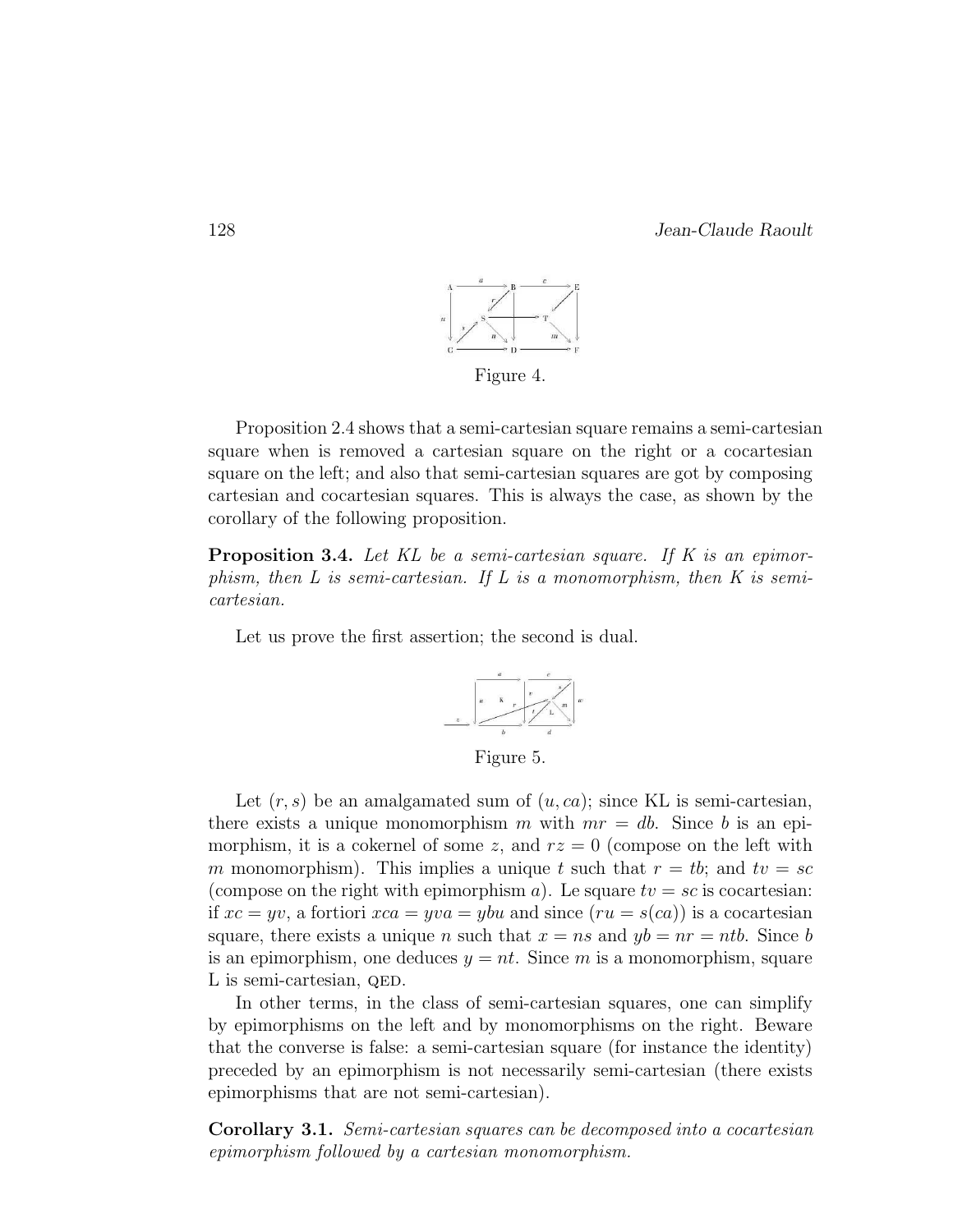Decompose the square into an epimorphism followed by a monomorphism. Proposition 2.5 ensures that they are also semi-cartesian squares. From proposition 2.3, the first one is cocartesian and the second one is cartesian.

Proposition 3.5. *Consider two successive commutative squares* K *and* L *as in figure 6.*

*1) Suppose that* K *is a kernel of* L*. Then:*

 $a)$  w monomorphism  $\implies$  K *cartesian*.

 $b)$  L *semi-cartesian*  $\implies u$  *epimorphism.* 

*2) Dualy suppose that* L *is a cokernel of* K*. Then:*

 $c)$  *u epimorphism*  $\implies$  L *cocartesian.* 

*d*) K *semi-cartesian*  $\implies$  *w monomorphism.* 



Figure 6.

Assertions (a),(b) are dual of  $(c)$ ,(d). Let us show  $(c)$  and consider figure 7, in which  $(s, t)$  verifies only  $sc = tv$ . Then  $0 = sca = tw = tbu$  hence  $tb = 0$  since u is an epimorphism. Since d is cokernel of b, there exists a unique arrow z such that  $t = zd$ . One checks  $s = zw$  by composing with epimorphism c on the right.

Let us show (b). After decomposing L with the help of the above corollary, one may assume that L is a cocartesian epimorphism. Let  $u = me$  be the decomposition of  $u$  into an epimorphism followed by a monomorphism. If one shows that d is a cokernel of  $bm$ , then  $bm$  will be a kernel of d (cf. Lemma 1.1) as is b, and therefore m will be invertible. Now let t be such that  $t \, \text{bm} = 0$ . It follows  $t \, \text{bm} = 0 = t \, \text{bm}$ . Since c is a cokernel of a, there is a unique arrow s such that  $sc = tv$ . Since L is cocartesian, there exists a unique arrow z such that  $t = zd$  (and  $s = zw$ ), QED.

# 4 The snake lemma

The snake lemma constructs an exact sequence connecting kernels and cokernels.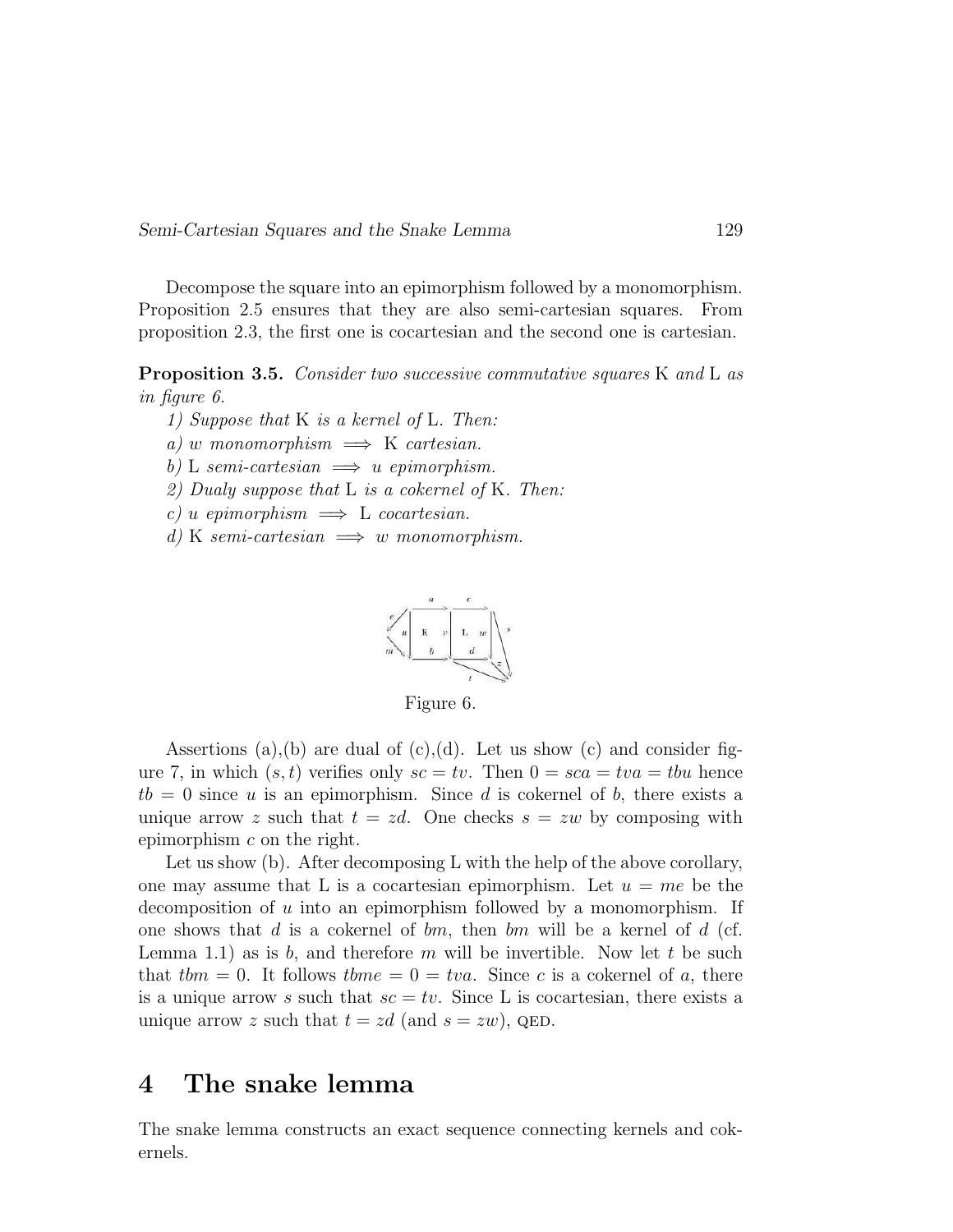Proposition 4.1. *Suppose two successive squares K and L, where L is semicartesian.* If  $(a, c)$  *is exact and*  $db = 0$ *, then*  $(b, d)$  *is exact. Dualy, supposing K* semi-cartesian, then if  $(b, d)$  is exact and  $ca = 0$ , then  $(a, c)$  is exact.



Figure 7.

Let Q be the cokernel of K so that  $L = QI$  (see Fig.7). Since  $ca = 0$  and  $db = 0$ , there exist unique arrows i and j such that  $c = ip$  and  $d = jq$ . Then I is semi-cartesian by proposition 2.5. Since the sequence  $(a, c)$  is exact, i is a monomorphism. From proposition 2.3,  $j$  also is a monomorphism (and I is cartesian):  $(b, d)$  is exact, QED.

For each arrow  $u$  one selects a kernel arrow of  $u$  and denotes its source by  $Ker(u)$ . In this way,  $Ker(u)$  becomes a functor.

Proposition 4.2. *Kernel functors are left-exact; cokernel functors are rightexact.*

Kernels are (finite) projective limits. Therefore, they commute with projective limits. Dualy, cokernel functors Coker are right-exact.

The following lemma, called the snake lemma, connects these two functors. Decompose  $a = me$  into an epimorphism e followed by a monomor-



Figure 8.

phism m as in figure 7. There exists arrows it and ut such that  $js = mi'$  and  $vm = bu'$ , because s, m and b are the respective kernels of t, c and d. And since the functor Ker is left exact,  $i<sub>l</sub>$  is a kernel of  $u<sub>l</sub>$ . In this way, changing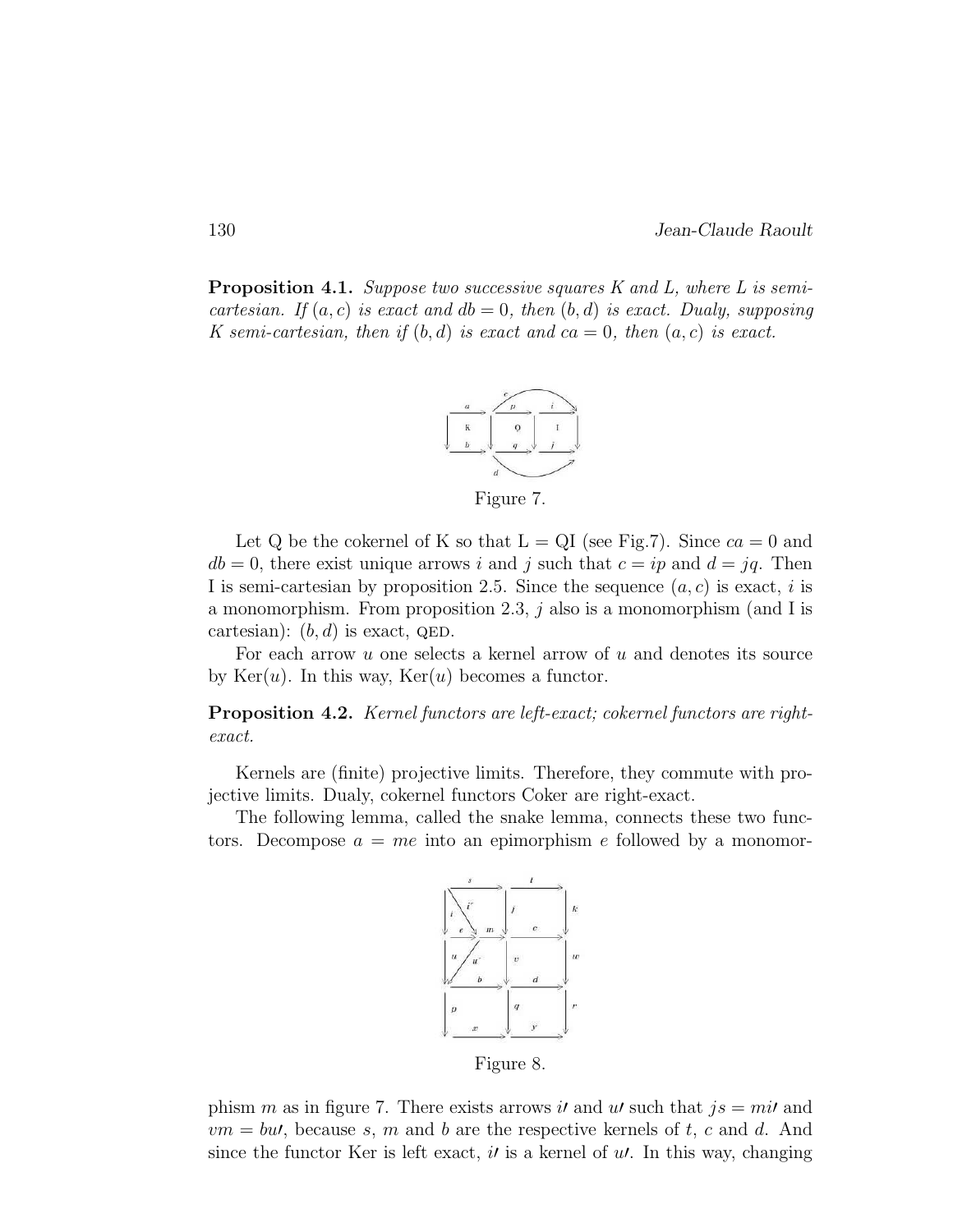notations, one may assume that  $a$  is a kernel of  $c$  and dually that  $d$  is a cokernel of b.

Lemma 4.1. *Given a diagram like Fig. 8, in which* i*,* j*,* k *are kernels of* u*,* v*,* w*, and* p*,* q*,* r *are their cokernels, in which* c *is a cokernel of* a *and* b *is a kernel of* d*, there exists an arrow* d *such that the following sequence is exact:*

$$
Ker(u) \rightarrow^s Ker(v) \rightarrow^t Ker(w) \rightarrow^d Coker(u) \rightarrow^x Coker(v) \rightarrow^y Coker(w).
$$

Construction of diagram 9. Let  $(m, f)$  be the fiber product of  $(k, c)$ . The square  $kf = cm$  is cartesian and since c is an epimorphism, so is f and the square is cocartesian (proposition 2.3). Let  $z$  be a kernel of  $f$ . Since  $cmz = kfz = 0$  and a is a kernel of c, there exists a unique arrow l such that  $al = mz$ . The square thus built is a kernel of the square built over m and k; since  $k$  is a monomorphism, this square is cartesian (proposition 2.7).



Figure 9.

Dually, one builds the amalgamated sum  $(n, q)$  of  $(p, b)$ . This square is cocartesian and since  $b$  is a monomorphism, so is  $g$  and the square is cartesian (prop. 2.3). Similarly, one builds the cokernel h of g and one completes the square over h and d, which is a cokernel of the square built over q and b; since p is an epimorphism, this square is cocartesian (proposition  $2.7(c)$ ).

Arrow nvm satisfies  $(nvm)z = g(pu)l = 0$  and since f is a cokernel of z, there exists a unique arrow  $\theta$  such that  $nvm = \theta f$ . Now  $h\theta$  is nul because  $h\theta f = 0$  and f is an epimorphism. Therefore  $\theta$  factorises through the kernel of h, that is g: there exists a unique arrow  $\delta$  such that  $\theta = q\delta$ . This terminates the construction of  $\delta$ . There remains to show that the sequence  $(t, \delta)$  is exact or again, since g is a monomorphism, that  $(t, \theta)$  is exact; by the duality property  $(\delta, x)$  will also be exact. It is already clear that  $\theta t$  is nul:  $\theta t = n v j = 0$ . Let us show that the sequence  $(t, \theta)$  is exact.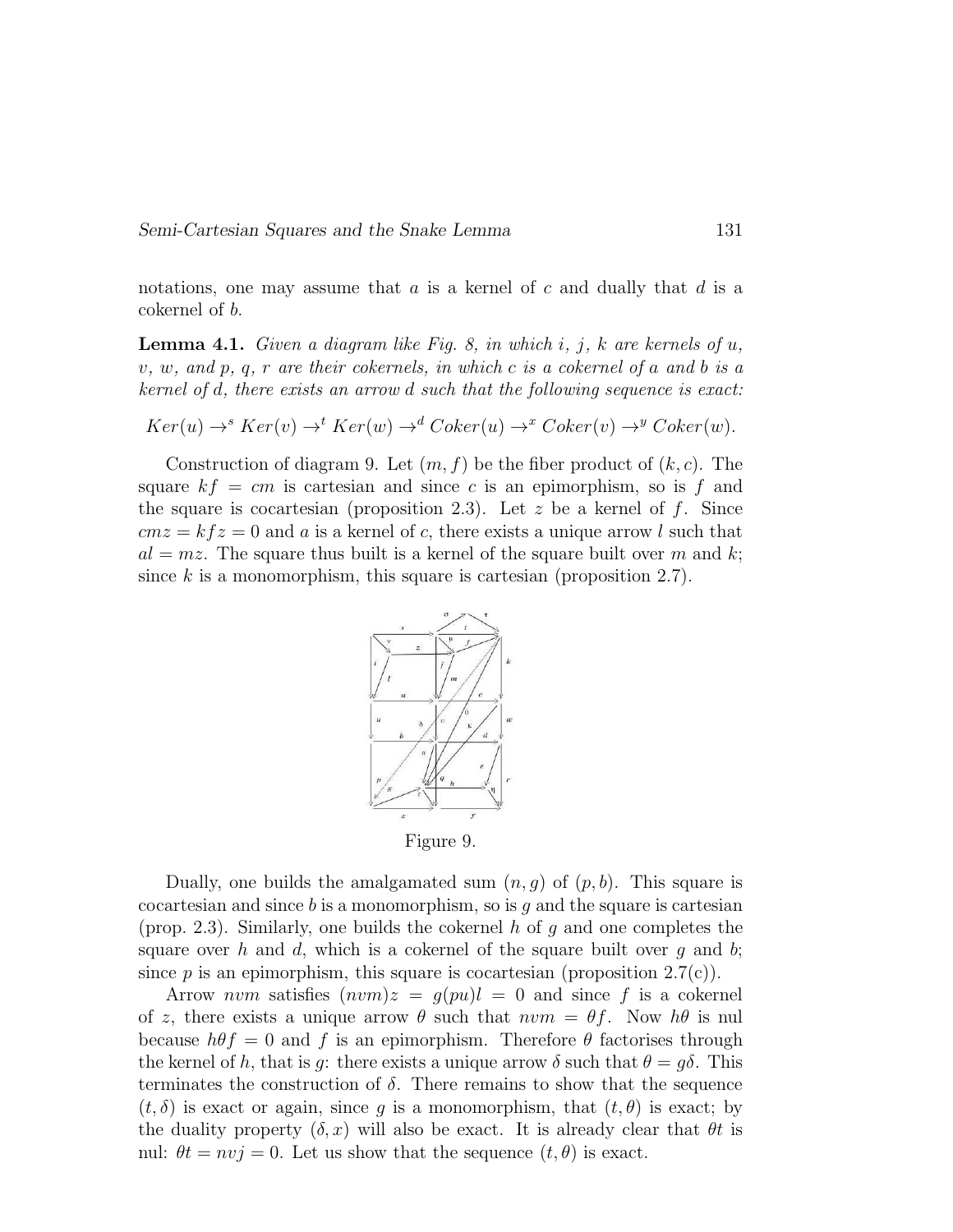Step1: Notice that  $nva = qpu = 0$  implies that nv factorizes through the cokernel c of a:  $nv = \kappa c$  for a unique arrow  $\kappa$ . Moreover,  $\kappa k f = \kappa c m$  $nvm = \theta f$ , hence  $\kappa k = \theta$  (because f is an epimorphism). Therefore, proving that  $(t, \theta)$  is exact reduces to show that  $(t, \kappa k)$  is exact or again, with the decomposition  $t = \tau \sigma$  into an epimorphism followed by a monomorphism, that  $\tau$  is a kernel of  $\kappa k$ .



Step2: The sequence  $(va, n)$  is exact. Indeed, in figure 10, the sequence  $(u, p)$  is exact,  $n(va) = qpu = 0$  and square C is cocartesian by construction. Proposition 3.1 ensures that the sequence  $(va, n)$  is exact. Since  $(s, t)$  is exact,  $\sigma$  is a cokernel of s. Since c is a cokernel of a, there exists a unique arrow  $\nu$  such that  $\nu\sigma = cj$ . And  $\nu = k\tau$  is a monomorphism, since k and  $\tau$ are two monomorphisms.

Decompose *n* into an epimorphism  $\epsilon$  followed by a monomorphism  $\zeta$ . Since  $(va, n)$  is an exact sequence,  $\epsilon$  is a cokernel of va; since c is a cokernel of a, there exists a unique arrow  $\rho$  such that  $\rho c = \epsilon v$  (see Fig.11).

Step 3: Now, square IV in fig.11 is a cokernel of square III, and since 1 is an epimorphism, IV is cocartesian (proposition 2.7(c)). Further, the sequence  $(j, v)$  is exact and  $\rho \nu = 0$ , as can be checked if we precede it with the epimorphism  $\sigma: \rho \nu \sigma = \epsilon \nu j = 0$ . From proposition 3.1,  $(\nu, \rho)$  is exact. Since  $\nu$  is a monomorphism, it is a kernel of  $\rho$ , and also of  $\zeta \rho = \kappa$  since  $\zeta$  is a monomorphism. Proposition 1.6 terminates the proof:  $\nu = k\tau$  is a kernel of  $\kappa$ , therefore t is a kernel of  $\kappa k = \theta$ , QED.